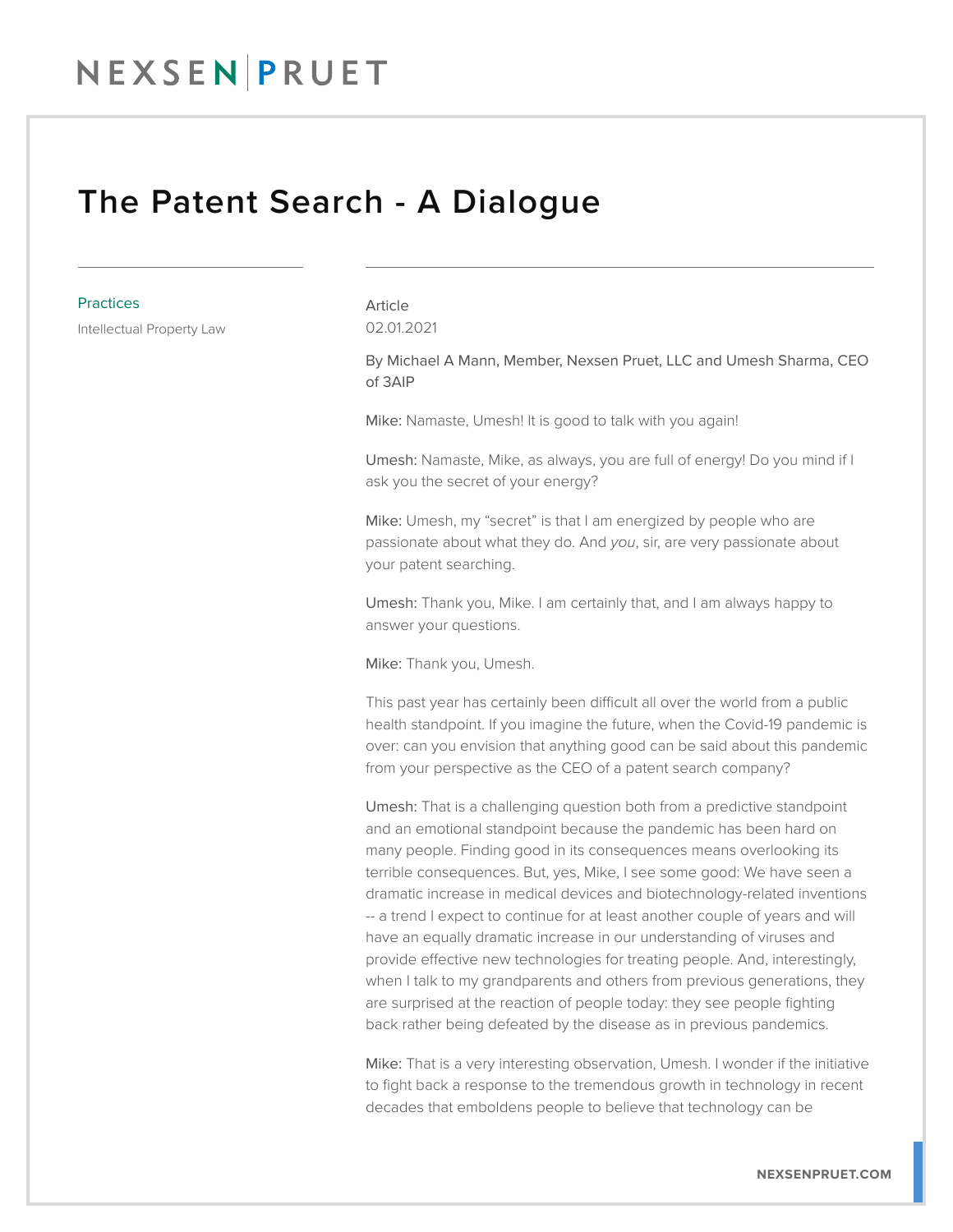## NEXSENPRUET

harnessed to "fix" pandemics.

The growth in technology and the number of patent applications being filed must be driving growth in the number of patent searches, yes? And is the growing demand for patent search services matched by -- or exceeded by -- the growth in the number of companies that are engaged in this business?

Umesh: Mike, there is definitely an increase in the demand for services like patentability searches and the more challenging "freedom to operate" patent analyses. I also think people are more conscious and cautious now of the importance of knowing the prior art before filing patent applications and entering their markets with their new technology.

However, the growth rate in demand for patent search services, while increasing, is less than the growth rate of the number of service providers in this field of patent searching. These providers range from large search entities, boutique search firms, micro-entities, and even "ultra-micro" service providers. This trend tells me to expect both a huge demand for these services in the coming couple of years and a correspondingly greater increase in the "birth rate" of the new service providers. Demand will always have an adequate supply; but supply will exceed demand for a long time.

Mike: What a challenge then to the very small entities to establish themselves.

You noted the significant growth in technology, particularly in biotech. Do you also see improvements in your field? "patent search technology."

Umesh: The most important change I have witnessed is not the improvements in the usability of patent databases, but in increasing awareness of the need to know the prior art that drives them to conduct preliminary searches themselves. This change results in a more refined invention description coming to us for our searches, and our "preliminary searches" will more often *confirm* that these inventions are likely to result in a patentable invention. The refinements in their inventions by our customers from their own searches challenges us to extra effort to make sure we have searched all the features – but I love this environment!

Mike: The phrase "patent search" with an emphasis on the word "search" is only one step of the process, right, Umesh? I mean, there is also *evaluating* the results of the patent search, too. Is that part becoming easier or harder? Are there new tools and techniques to help? Do you have proprietary techniques?

Umesh: The patent SEARCH itself is an unusual skill. Developing strategies for the search is the first step of the process. Many companies claim the search can be automated through artificial intelligence,-- and to some extent it can, -- but not always effectively. In my personal experience, SEARCH is about how we interpret the results presented by the databases. Artificial Intelligence can read the results, but interpreting the results has not been automated effectively as yet.

Of course, new tools and techniques have indeed made the life of the clients easier to find prior art but meanwhile, the risk of missing important prior art has increased, too. The "equivalence" and "obviousness" of two inventions are personal, subjective judgments but also based on technical arguments, which are currently impossible to attempt for even the most advanced AI search engines.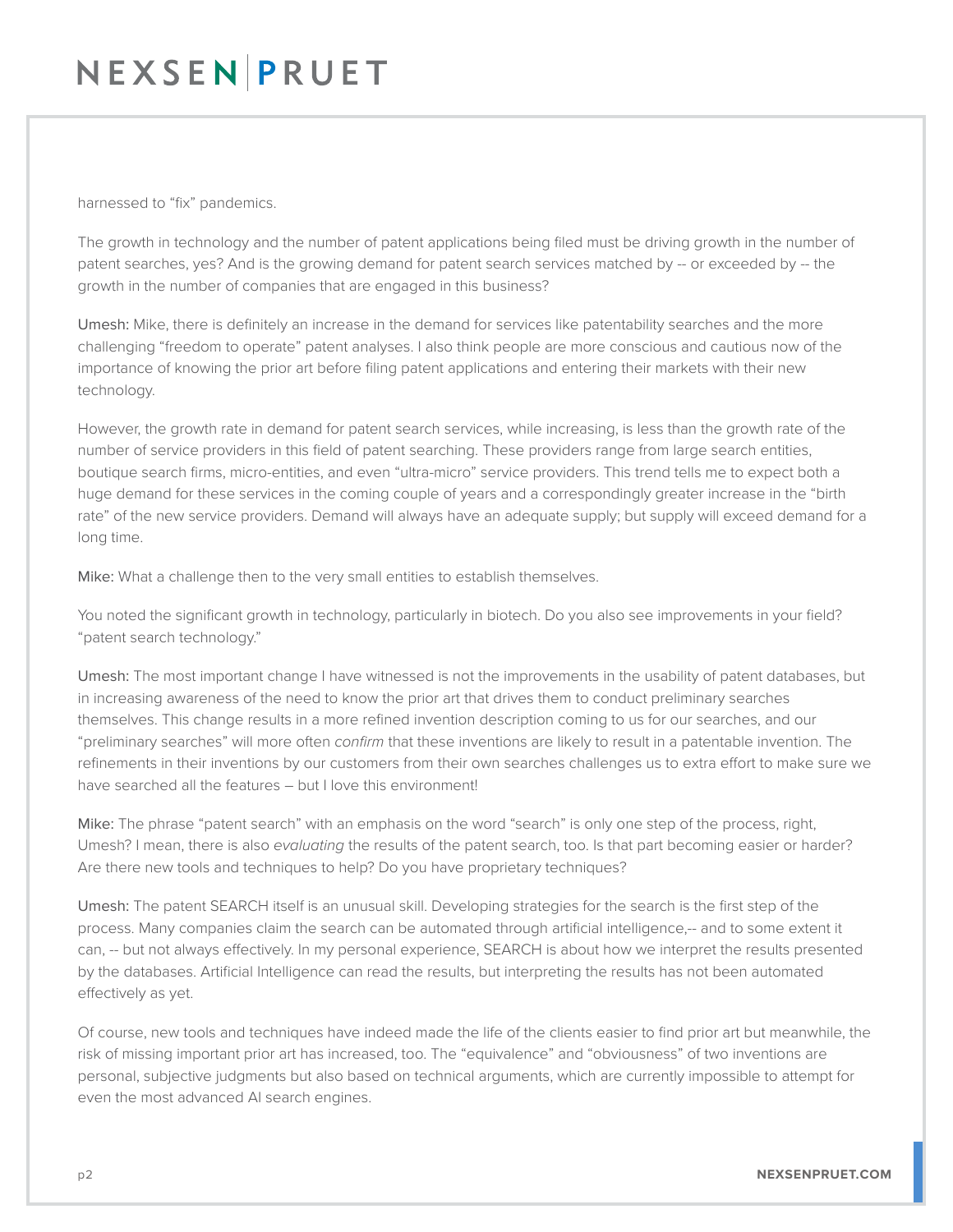# NEXSENPRUET

3AIP runs virtual trial graphics for the invention in a traditional paper and pen environment and we try to stay away from the use of the limiting terms in the invention disclosures or invention summaries. We use everyday language to discuss the functionality of the invention, the result, methodology, and components involved. This approach enables the searcher's mind to accept the concept of the invention in a more open way, and to then search for the concept, the functionality, and the components rather than only search the disclosed terms.

Mike: What training and techniques are needed, in your view before someone can search a given invention disclosure to effectively evaluate the relevance of the results found? Those are two different skills, right?

Umesh: Yes, Mike, the skills for searching and for evaluating search results are quite different. For example, searching the prior art is all about how skilled the searcher is with operators and database search engine execution. Evaluation of the prior art is all about having a clear understanding of every aspect of the invention -- its methodology, functionality, and the end-result of what it does -- within the searcher's mind *and* in the searcher's own words. Along with that, the researcher should be well-versed with the requirements for patentability of the various countries.

Mike: Are more companies, for example, one that is building a large patent portfolio, doing their searching in-house, or is the trend to subcontract it? What drives the patent search "outsource/insource" decision?

Umesh: Generally, big companies have multiple vendors for executing professional searches for them, and screen them carefully over the years. However, I am seeing invention disclosures that the company's R&D team has already run its own search first and then submitting its invention disclosures for an outside search – we now see invention disclosures that include a list of known prior arts.

Mike: What about smaller companies? What patent search recommendations would you have for the CEO of a midsized "technology" company? Imagine yourself as Chief Technology Officer of a such a company. How would you structure that part of your responsibilities that looks at the technology of competitors?

Umesh: I have always wanted someone to ask me that question! I would have in-house searches conducted before spending even a single minute on any idea being considered as part of the next business strategy or as part of a new focus of the business. Following that will be the "four corners" of my strategy:

- 1. A detailed "freedom to operate" analysis -- always conducted by the professional searchers/ search vendors.
- 2. A "novelty check" on new inventive ideas an in-house search first for patentability and then a professional search on those ideas surviving the "patentability" test.
- 3. A "field" search OR a "landscape" analysis for my R&D team [Always conducted by professional search firms].
- 4. A "Whitespace"/ Competitor/ Portfolio Analysis to find where we stand in relation to our competitors and others active in our part of technology space -- and what options are left for us in the specific technology domain of our business interest [Always conducted by a professional firm].

Mike: Wow, Umesh! I can see the logic and the value of those four steps from the standpoints of the prudent use of time and research dollars and from developing a defensible patent portfolio.